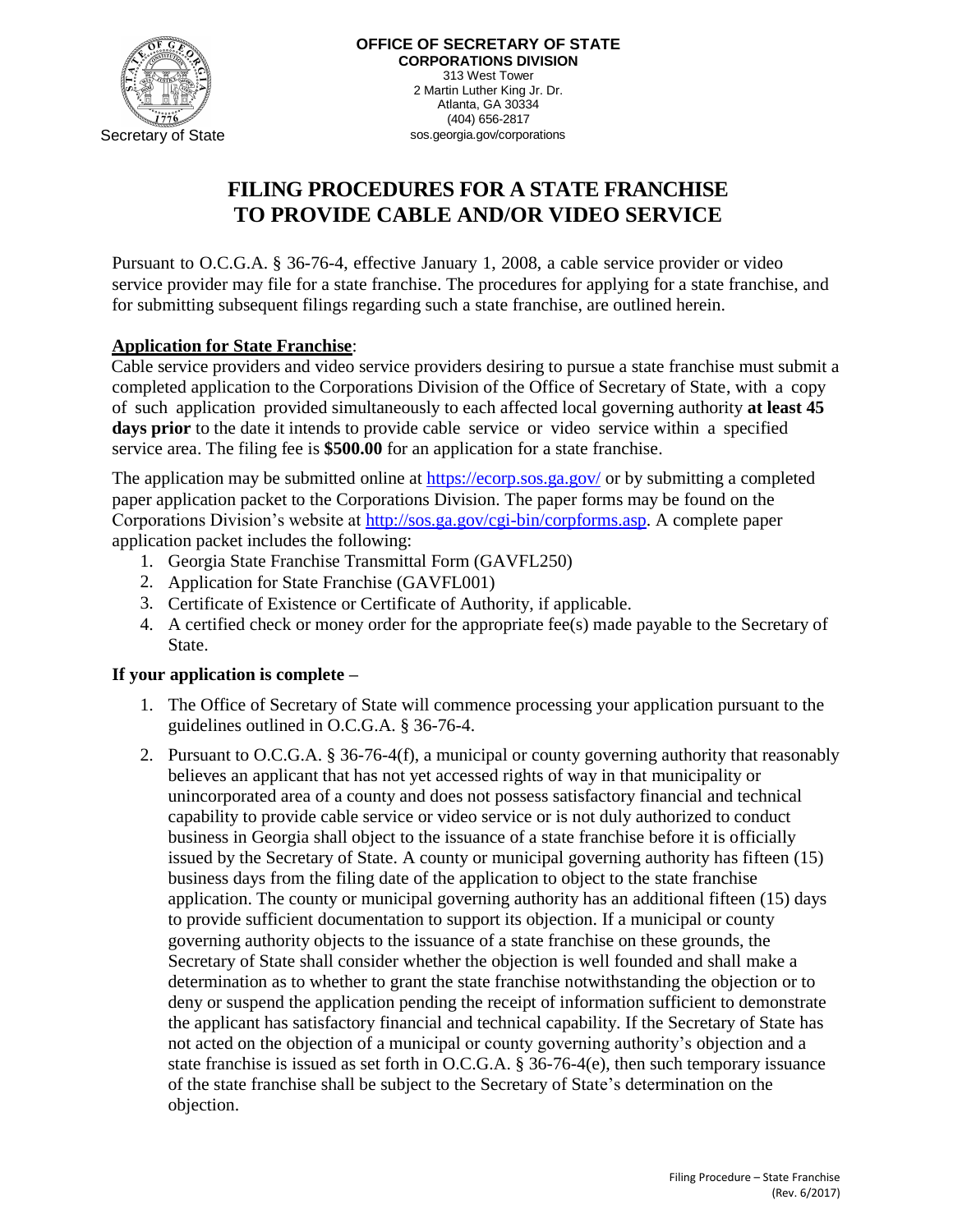- 3. If approved, the applicant will be issued a Certificate of State Franchise and the certificate and application will be posted to the Corporations Division's website. In addition, the certificate will be sent via email or first class mail to the individual listed as filer. Pursuant to O.C.G.A. § 36-76-4(d), the certificate shall include the following information:
	- a. A nonexclusive grant of authority to provide cable service or video service as requested in the application;
	- b. A nonexclusive grant of authority to construct, maintain, and operate facilities along, across, or on the public right of way in the delivery of cable service or video service, subject to applicable federal and state laws and regulations, including municipal and county ordinances and regulations, regarding the placement and maintenance of facilities in the public right of way that are generally applicable to all users of the public right of way and specifically including Chapter 9 of Title 25, the 'Georgia Utility Facility Protection Act'; and
	- c. The expiration date of the state franchise, which shall be ten (10) years from the date of issuance, subject to renewal.
- 4. A state franchise expires 10 years from the date of issuance, subject to renewal.

### **If the application is incomplete –**

- 1. The Office of Secretary of State must notify applicant within ten (10) days of receipt and give the applicant reasonable time to complete the application. If no such notification is made within ten days of the receipt of the application, the application shall be deemed complete.
- 2. The application will be held in an "incomplete" status in the Office of Secretary of State, Corporations Division, until the applicant has satisfied the requirements to make the application complete.
- 3. Once the application is complete, the Office of Secretary of State will commence processing your application pursuant to the guidelines outlined in O.C.G.A. § 36-76-4.

# **Amendments, Transfers, Renewals, and Terminations:**

Franchise certificate holders may amend, transfer, renew, and/or terminate a state franchise. The filing fee is \$250.00 for an amendment or transfer of a state franchise; the processing fee is \$50.00 for the renewal of a state franchise; and there is no fee for the termination of a state franchise. These applications may be submitted online at<https://ecorp.sos.ga.gov/> or by submitting the appropriate completed paper application to the Corporations Division. The paper application forms may be found on the Corporations Division's website at [http://sos.ga.gov/cgi-bin/corpforms.asp.](http://sos.ga.gov/cgi-bin/corpforms.asp)

#### Amendment:

To amend the service area covered by a state franchise, a franchise certificate holder must notify the Secretary of State of changes to the service area by submitting an amendment filing online or by submitting a completed Form GAVFL002 or by filing online, with a copy of such notice provided to each affected municipal or county governing authority, **at least 20 days prior** to the effective date of such change.

To amend the franchise certificate holder's name, principal place of business address, and/or principal executive officer(s), a franchise certificate holder submits an amendment online or submits a completed Form GAVFL002, with a copy of such application mailed or provided to each affected municipal or county governing authority **within 7 business days** following the delivery of the application to the Secretary of State. For changes to a certificate holder's name, please include supporting documentation showing the change of the entity's name with Form GAVFL002. An effective date is not required when changing the certificate holder's name, principal place of business address, and/or principal executive officer(s).

The filing fee is \$250.00.